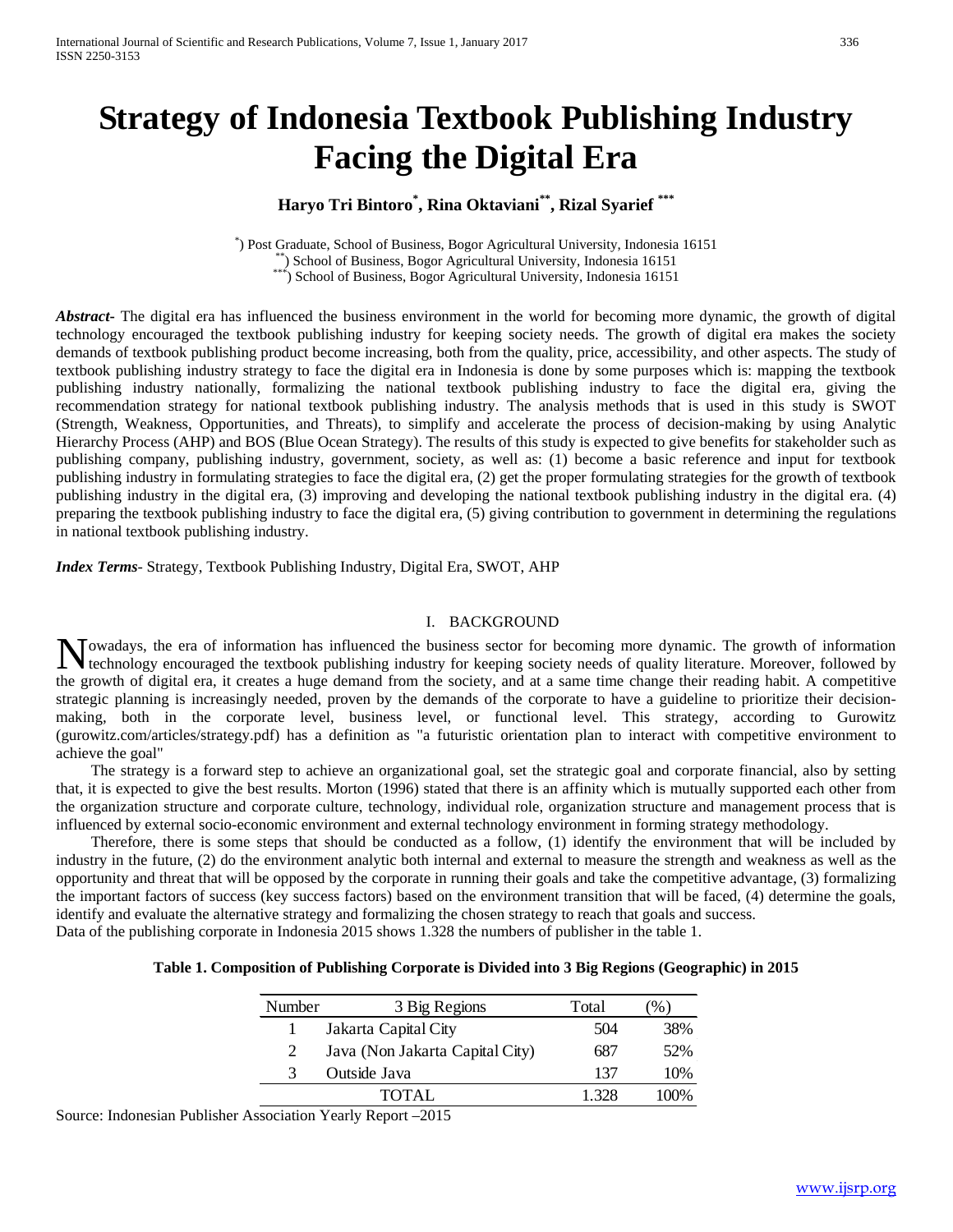The data is found by examining the Indonesian Publisher Association report, which is found that mostly the publisher publish their book by not more than 50 titles in each their books every year. A new book produced by national publishers, it is found that the number of book that is published by an active publishing company in Indonesia in 2015 is vary enough. There are 80% publisher publish new book within 10 to 50 titles. 17% publisher publish their books within 50 to 200 title, and there are 3% publisher publish their book more than 200 titles in 2015 (data from Indonesia Publishers Association, 2015). The producing of a new national title, in the last two years' data (2013 - 2014), it is found that the number of book publishing in Indonesia is more than 30.000 titles within a year. Besides from national publishers, these books are published by publisher who has corporate legality, as a book publisher from government institution and State-Owned Enterprises. For example, the government institution in Indonesia that publish book, for example Indonesia Supreme Audit, Corruption Eradication Commission, and another ministry

 The significant growth from Internet User in Indonesia create a prospective selling of digital book in Indonesia. Some publisher has published their books in electronic format or another digital format. It reflects that there is an emerging need of electronic book in Indonesia and also supported by some book marketplace on the Internet. Even though it grows significantly, the e-book selling is not more than 2% in local market (Indonesian Publisher Association reports, 2015). Internet nowadays is on the state of being growth rapidly, stimulated by the demands side that is in line with the growth of wealth level in middle class, which means without this growth the internet selling is getting stagnated. According to Internet Service Provider Association in Indonesia 2014, it is listed that there are 88,1% internet user. This data is continuously growing from year to year, because the growth of Internet user in Indonesia is rapid enough, as provided by table 2.

|  | Table 2 TheNumber of Internet User Penetration in Indonesia 2005 - 2014 |  |  |  |  |  |  |  |  |
|--|-------------------------------------------------------------------------|--|--|--|--|--|--|--|--|
|--|-------------------------------------------------------------------------|--|--|--|--|--|--|--|--|

| Year | The Number of Indonesia<br>Population (million) | The Number of Internet<br>User (million) | % Internet User<br>Penetration |
|------|-------------------------------------------------|------------------------------------------|--------------------------------|
| 2005 | 206,3                                           | 16,0                                     | 7,8%                           |
| 2006 | 212,7                                           | 20,0                                     | 9,4%                           |
| 2007 | 219,2                                           | 20,0                                     | 9.1%                           |
| 2008 | 225,6                                           | 25,0                                     | 11,1%                          |
| 2009 | 232,1                                           | 30,0                                     | 12,9%                          |
| 2010 | 238.5                                           | 42,0                                     | 17,6%                          |
| 2011 | 242.0                                           | 55,0                                     | 22,7%                          |
| 2012 | 245.5                                           | 63,0                                     | 25,7%                          |
| 2013 | 248,9                                           | 71,2                                     | 28,6%                          |
| 2014 | 252.4<br>.                                      | 881                                      | 34 9%                          |

Source: Internet Service Provider Association in Indonesia (APJII)

 The supporting factor that should be considered in this case is, three fundamental key that support the continuing growth in the internet market:

1. Economic growth that is powerful and consistent within 6% per year, and personal expense ratio currently is growing more than 10% per year.

2. The middle class in Indonesia is growing rapidly, that bring a huge demands of technology device and online service.

3. A tight competition between mobile company (mobile operator) that play an important role for lowering the fare and also improving customer awareness through their massive campaign and advertisement.

 Nevertheless, it is believed that mostly market players underestimate the growing of internet user at the future in Indonesia, and they miscalculate the two-key dynamic in Indonesia market above, so they will be left by the aggressively of this market that devour all of the content that is provided in internet. Hence, the focus in this study is to: (1) map of national textbook publishing, (2) arrange the strategy of national textbook publishing in the case of facing the digital era, (3), give the recommendation strategy for national textbook industry.

#### II. RESEARCH METHOD

 This study is conducted in textbook publishing company that lies in Indonesia within July to September 2016. The publishing company that is sampled is limited only in textbook publishing company. To strengthen the results of this study, we do in depth interview with the head of Curriculum and Bookkeeping Department (Puskurbuk), Ministry of Education and Culture (Kemendikbud RI) and the head of Publishers Associate (Indonesia Publishers Association)

 The sampling technique that is done in this study is using purposive sampling methods, in which taking the sample intentionally. The respondent that is chosen by the writer is based on a consideration in which the determining of these textbook publishing industry strategies is chosen 6 practitioners, who is Director and CEO from textbook publishing company in Indonesia.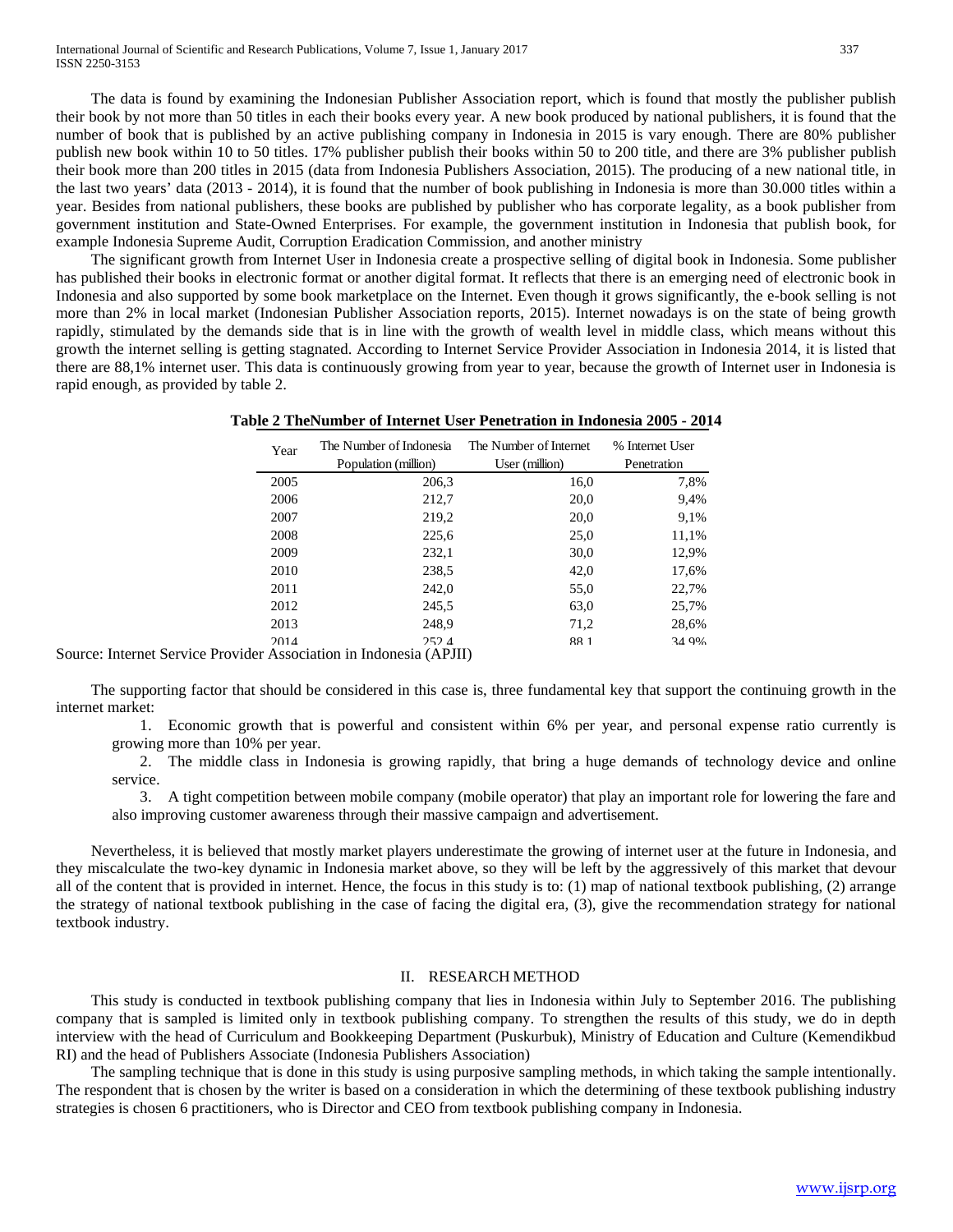# **Data Examining and Analysis Technique**

The analysis and examining technique of this data that is use to support this research is :

1. Internal and External Analysis

 This analysis is purposed to know the internal and external critical factors of national textbook publishers. These internal and external critical factors then will be scored after it is previously valued and rated. The scoring value of each internal and external critical factors is done by using pairwise comparison

2. SWOT Analysis (Strength, Weakness, Opportunities, Threats)

 SWOT Analysis is a strategic planning methods that is used to evaluate the strengths, weaknesses, opportunities, and threats in a project or business speculation. These four factors that shape SWOT acronym (Strengths, Weaknesses, Opportunity, and Threats). From these critical factors then it is analyzed by using SWOT (Strength - Weakness - Opportunity - Threats) metrics to determine the alternative strategies for company. To support an effective decision making of strategic planning in national textbook publishing industry to face the digital era, thus, this study will use Analytic Hierarchy Process (AHP) to simplify and quicken the decisionmaking process.

### 3. Analytic Hierarchy Process (AHP)

 Analytic Hierarchy Process is a fluid model that facilitate the chance for individual or organization to build the idea and define the problem by making their own assumption and get the problem solving that is expected (Saaty, 1990).

# 4. Blue Ocean Strategy (BOS)

 Blue Ocean Strategy, according to Kim dan Mauborgne (2006), define this term as "a strategy with determination to find the obtainable market that is not-covered yet, in order to create potential demands and chance for a huge growing of the profitability". It is shaped well in unlimited industrial environment. Blue Ocean is formed inside the Red Ocean by expanding and penetrating the market limit in the industry.

### III. RESEARCH OUTCOME

## **Industrial Mapping in Indonesia Textbook Publishing**

 In this study the textbook publishing company in Indonesia is a dominant respondent since they established in 1970 that is 66%, textbook company that established in 1980 is 17%, and textbook company that established in 2000 is 17%. Mostly textbook publishing company publish elementary school book as much as 30%, 25% senior high school book, 20% junior high school book, 15% kindergarten book and 10% university level book.

 According to respondent, stated that 70% condition of the current textbook publishing company considered as mature condition, and 30% of the current textbookpublishingcompany considered as decline condition. Mostly the respondent argues that 83% of them stated that the use of electronic textbook product (e-book) to replace the printed textbook in Indonesia is cannot be predicted for the next several years. And the rest 17% argues that within the next 10 years the use of printed textbook compared to electronic textbook (e-book) is 9:1. It means the value of printed textbook is higher compared to electronic textbook. It indicates that the selling of printed textbook is consisting of variable cost that is measurable for example Cost of Goods Sold (COGS), pre-production cost, and after production cost.

# **Textbook Publishing Industry Strategy**

 EFE matrix in SWOT analysis is consisted in order to facilitate the execution of the strategy so that it can simplify and evaluate the information based on indicators that include in external factors such as from the side of opportunity and threat. The results of EFE matrix summed up from the expert scoring give an analysis outcome as it's depicted in Table 3. Based on the identification of EFE matrix by giving value from the scale of 1 - 4, it is found that the total score of opportunity (1.587) is higher than the total score of threats (0,959). This score explained that opportunity inside the publishing industry is huge compared to the threats, so that if the opportunity can be functionalized or captured in good manner, the textbook publishing industry will significantly able to compete in the digital era (score 0,427). This opportunity can be utilized by publishers' industry considering that there is an immense internet connections speeded in Indonesia nowadays, but still unequal, thus in the learning process, particularly in schools it still difficult to get attuned or to update the trend of technological growing by using electronic book (e-book). The emerging of new technology in the case of textbook printed (score 0,426) is also become an opportunity that is had by textbook publishing industry in which they still have efficiency in producing a new book.

| <b>External Factors</b>                            | Value |        | <b>Total Score</b> |  |
|----------------------------------------------------|-------|--------|--------------------|--|
| <b>Chances</b>                                     |       | Rating |                    |  |
|                                                    |       |        |                    |  |
| The growing of internet understanding in society   | 0,122 | 3,17   | 0.385              |  |
| The emerge of new technology in publishing         | 0.128 | 3.33   | 0.426              |  |
| Huge Society needs of quality product in low-price | 0.116 | 3.00   | 0.348              |  |

# **Table 3.The Matrix of External Factor Evaluation (EFE)**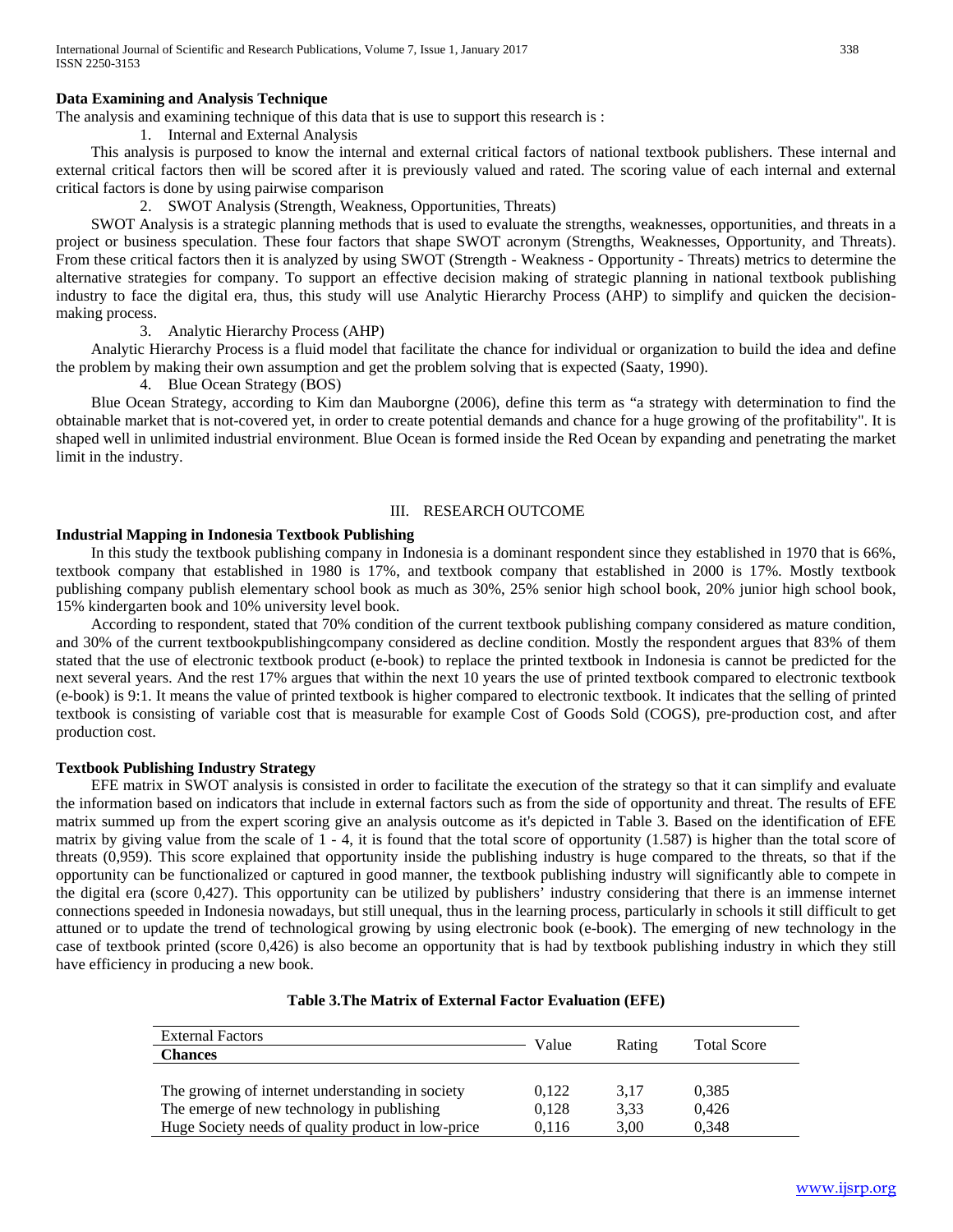| Population growth                                      | 0,128 | 3.33 | 0,427 |  |
|--------------------------------------------------------|-------|------|-------|--|
| Total                                                  |       |      | 1,587 |  |
| <b>Threats</b>                                         |       |      |       |  |
| Low level of reading habit in society                  | 0.063 | 1,67 | 0.106 |  |
| The spread of population which is uneven in Indonesia  |       |      |       |  |
| islands                                                | 0.070 | 1.83 | 0,128 |  |
| The growing of competitor that produce digital product | 0.077 | 2,00 | 0,155 |  |
| Multimedia apps variation that become more interesting | 0,077 | 2,00 | 0,155 |  |
| The internet era where user can cheaply buy it and get |       |      |       |  |
| the information easily                                 | 0.077 | 2.00 | 0,155 |  |
| The printing cost which getting higher                 | 0.077 | 2,00 | 0,155 |  |
| Computer accessibility                                 | 0.064 | 1,67 | 0,106 |  |
| Total                                                  |       |      | 0.959 |  |

 The threat that is appear is equally shown by the score 0,155 which coming from the progress of the competitor that results digital product. There are multiple multimedia apps that is getting interesting, internet era where the user just pay for the internet cost is now getting easier to enjoy the crowds of the information, the cost of printing is getting more expensive. This threats can be anticipated by continuously producing the textbook because the nature of Indonesian student, particularly in remote area is tend to use paper book instead of electronic book especially for elementary level, and for Junior and Senior High School, they are now used to get in touch with electronic book (e-book). It still more socialization needed and continuous using for the future regarding the accepting of electronic book in the future. Printed book can be concluded still has important role as a main option to be used by students and schools.

 A concise step to do a strategic management audit is by making Internal Factor Evaluation Matrix (IFE). This strategic formulation tool is concise and evaluation priority strength and weakness inside multiple functional fields in the organization. This matrix is also considered as a fundamental core to identify and evaluate the relationship between these fields. The intuitive scoring is needed to create the IFE matrix. Thus, this approach that seems scientific do not need to put as the most potent technique. Just like EFE matrix, this matrix can be expanded as in table 4. Based on the IFE matrix results in Table 4, it results total score of the strength is 2,770 and weakness is 0,443. The weakness score is smaller than strength score so that according to the experts, the strength factors or indicators become more dominant comparing to weakness that become internal factor. Table 8 shows that for the main strength of the textbook publishing industry, era digital factor (score 0,494), then added by secondary strength, it is found that textbook publishing industry apply an effective marketing segmentation (score 0,491). Whereas the main weakness of the textbook publishing industry can be known as a material inside the product that is provided on average is merely same between the competitor, it is not efficient in production, and product costing that is gradually increasing with the score 0,148.

| Table 4. Matrix of Internal Factor Evaluation (IFE) |       |                |                    |  |  |
|-----------------------------------------------------|-------|----------------|--------------------|--|--|
| <b>Internal Factors</b>                             |       |                |                    |  |  |
| <b>Strength</b>                                     | Value | Rating         | <b>Total Score</b> |  |  |
| <b>Funding Strength</b>                             | 0,127 | 3,50           | 0,446              |  |  |
| Company Positioning in the Market                   | 0,127 | 3.50           | 0,446              |  |  |
| Effective Implementation of Marketing               |       |                |                    |  |  |
| Segmentation                                        | 0,134 | 3.67           | 0,491              |  |  |
| <b>Technology Growth</b>                            | 0,127 | 3.50           | 0,446              |  |  |
| <b>Information Management System</b>                | 0,127 | 3,50           | 0,446              |  |  |
| <b>Product Diversification</b>                      | 0,135 | 3.67           | 0,494              |  |  |
| Total                                               |       |                | 2,770              |  |  |
| Weakness                                            |       |                |                    |  |  |
| Book material product which still standard          | 0,074 | $\mathfrak{D}$ | 0.148              |  |  |
| Inefficient in production                           | 0,074 | $\mathfrak{D}$ | 0,148              |  |  |
| Production cost which gradually increasing          | 0,074 | 2              | 0,148              |  |  |
| Total                                               |       |                | 0.443              |  |  |

 Based on the SWOT results, where the score value of the opportunity (1,587) is greater than threats value (0,959) and the strength score 2,779 is greater than weakness score 0,443. Hence, the recommended strategy is S-O strategy (Strengths - Opportunity). This SO strategy is a strategy that is made based on the object road map, in which by using the whole strength to grab and exploits the chance as extensive as possible. These four strategies is mapped into SWOT Matrix (Table 4) to get the whole picture of alternative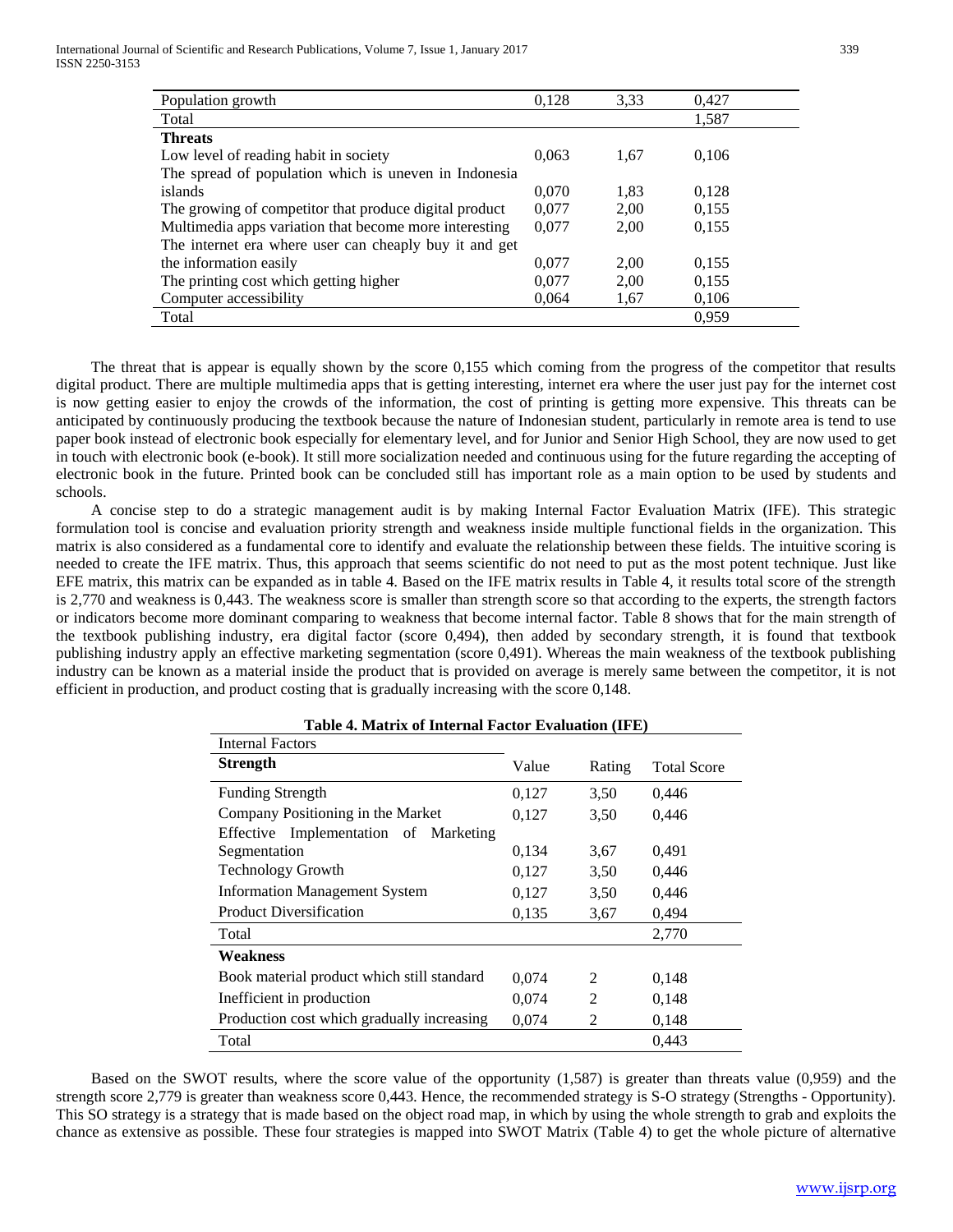strategy that can be chosen by textbook publishing industry. Besides the internal and external SWOT factors that already existed, the other factor that play an important role in the textbook publishing industry is the excessive cost or rebate that is implemented by bookstore. In side of government (regulator); the consistency of their regulation, textbook regulation that is inclined with the industry, good and realistic planning and proper public choosing. From the industry side; the cohesiveness and commitment to publish and distribute the quality textbook by using proper ways and can be accepted by all stakeholder. This government consistency, bookstore & distributor that give a high discount, the society who are still low-awareness towards the improvement of their education supported with quality book. The quality of the education is not a main prior in the society, slow payment from distributor, book politicization by government.

 The interview results from the head of Curriculum and Bookkeeping Department (Puskurbuk) Ministry of Education and Culture Indonesia, stated that the draft of the regulation for the country, society, publishers, and stakeholder interest in case of anticipating and expanding the book in the textbook digital era and electronic book (e-book) will be soon executed. This is done because Puskurbuk manage and assess the educational and enrichment textbook (non-textbook, to support student needs), the government in this concern is Puskurbuk control the quality and standard of the book content. There lies government five main plan to improve the educational textbook quality in the future, such as: (1) writer open recruitment, (2) assessment of textbook from private publisher, (3) beauty contest, appointing competent publishers, and book that is valued to be distributed as a learning material (4) appointing the associates of the experts of their study field to write education textbook, (5) book translator (book from outside).

# **Textbook publishing company in Indonesia**

 Nowadays that is still existing, mostly of them is mature company (established within 1970 - 2000). Particularly that has huge capacity in funding and investment, stable company organization has some impact, despite certainly the experience of co-operating with Government and good relationship / broad connection with the market / school that has already built and educated for several years. These factors is difficult to be had by new player, unless they have huge funding and good relationship and broad connection with school through certain business field, for example tutoring.

 Mostly textbook publishing company publish book for Elementary school, Junior high school, and Senior High School. Publisher that published the textbook for university level is relatively small comparing to publisher that publish book for Elementary School, Junior High School, And Senior High School, because the opportunity to grab the market is far bigger for school or low education level. The number of student in Elementary School is bigger than Junior High School, and the number of student in Junior High School is bigger than Senior High School. The number of Senior High School is bigger than university students. Besides that, the books that is used in university level is usually different for each university. The textbook in university is usually use from overseas writer or written by their lecture and is not obligated to be used by other university. The university textbook is tended to be decreasing because of the hijacking trend that still has no solution up to know and the growth of electronic book (e-book).



# **Table5. SWOT Matrix of the Textbook Publishing Industry**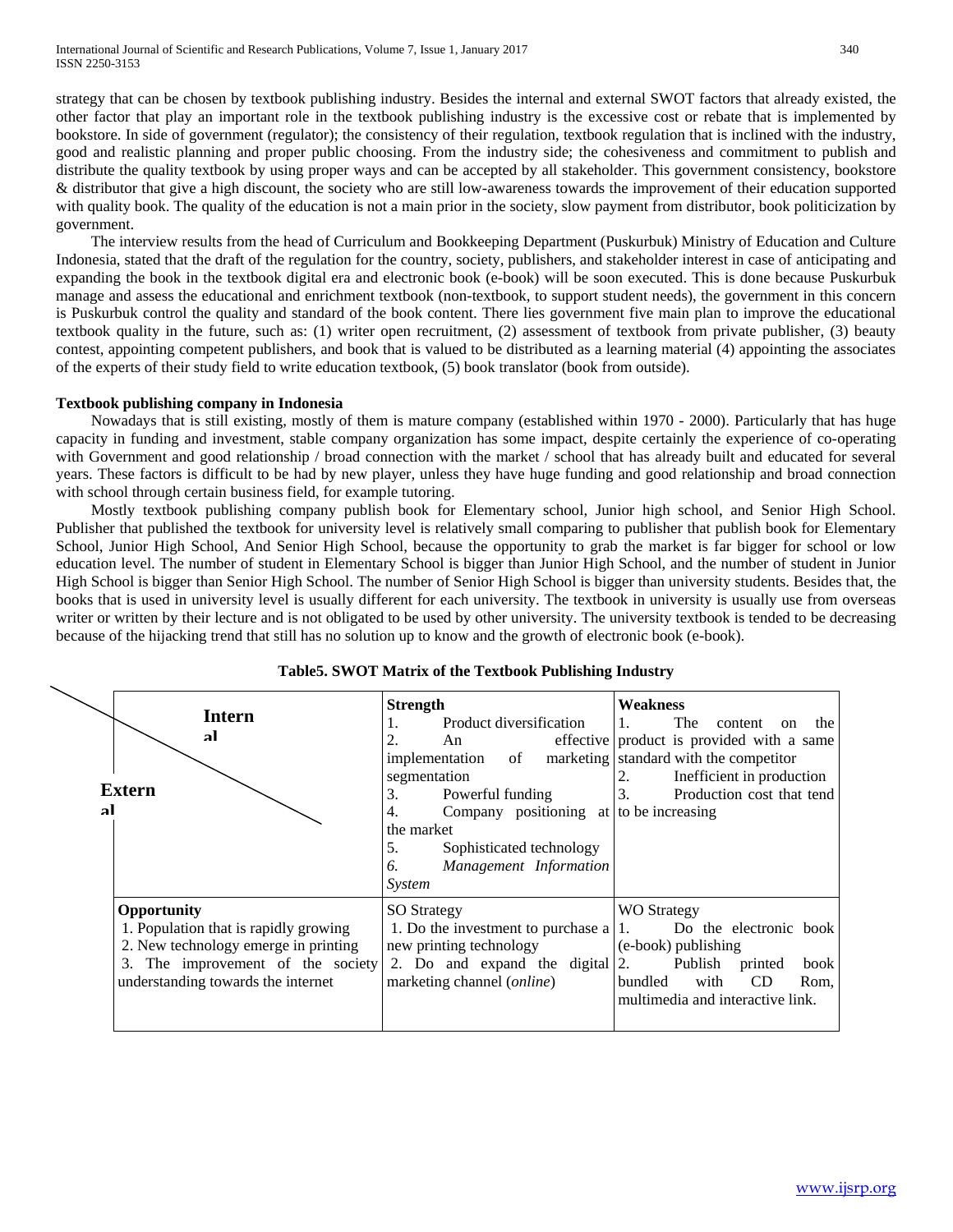| <b>Threats</b>                                                                                         | <b>ST Strategy</b>                                           | <b>WT Strategy</b>              |  |  |
|--------------------------------------------------------------------------------------------------------|--------------------------------------------------------------|---------------------------------|--|--|
| 1. Competitor improvement that $ 1$ . Improving the creativity 1. Give                                 |                                                              | about<br>input                  |  |  |
| resulting digital product                                                                              | and innovation in textbook bookkeeping regulation in digital |                                 |  |  |
| 2. The variation of multimedia apps that publishing                                                    |                                                              | era                             |  |  |
| getting more interesting                                                                               | 2. Utilize the growing of 2. Improve the business            |                                 |  |  |
| 3. The internet era where it is only technology to reach the customer value of the electronic textbook |                                                              |                                 |  |  |
| paying cheaply then can enjoy more that is geographically spread a 3. Improve the product              |                                                              |                                 |  |  |
| information easily                                                                                     | 3. Do the diversification and innovation that is need by     |                                 |  |  |
| 4. Production cost that tend to be innovation in facing the digital customer in digital era            |                                                              |                                 |  |  |
| increasing                                                                                             | product competitor                                           | Efficiency in production<br>4.  |  |  |
| 5. Unequal spread of the population in                                                                 |                                                              | and distribution cost to become |  |  |
| each island in Indonesia                                                                               |                                                              | more competitive.               |  |  |
|                                                                                                        |                                                              |                                 |  |  |

According to the respondent, total 70% argues that the growing of printed book nowadays is maturity, and other 30% argues that the growing of printed book lies on decline condition. One of the causes is because the growing of digital technology that more sophisticated and the internet connection become broader and easily to be accessed that enable people to get more information needed without buying the book (printed). Besides that, the interest of reading (book) in Indonesia still low that become a main cause.The results, comparison of the printed book business value is 9:1. It means business value of printed book still has important role which is lies higher comparing to the business value of electronic book. According to the head of Indonesia Publishers Association, from this information that is happened on the field the electronic book is not significantly give the results, particularly in business point of view. Some publisher reports that the profit of electronic book still lies below 5%. To improve the business value of the electronic book, it should be made a new business model that is profitable for the publisher. Up to now the business model of electronic book is made by electronic book platform company, the publisher is only follow the desire and calculation from the electronic book platform. In other words, the bargaining power of the publisher still lower than the businessman of electronic book platform. The implementation of an efficient marketing segmentation has great value and rating which valid in much industry, not only in textbook industry. The more we know how is our segment, it is better because we will focus on creating the product and service that is needed by the market. The more we know our customer, we will able to satisfy them, the bigger chance customer will be back again and buy our product.

 The political factor related to the national bookkeeping by government still happened up to now, even the essence is different comparing to the regulation of previous government. Previous government campaigned a cheap book concept. Meanwhile current government is more focus on the book procurement in clean, transparent, and cashless, it can be seen from the government regulation by involving Goods and Services Policy Board (LKPP) and online purchasing of textbook by schools. Government is now slightly open to the inputs from the publisher, so that Government still continuously keep the role as a textbook publisher, even it has been proven by the textbook release by the government which does not means eliminate / reduce the content mistakes inside the book and / or inappropriate with the government regulation itself, for instance it happens in the textbook publishing of current curriculum.

 The government should play a role just as a regulator and facilitator, no longer as a book publisher. Textbook publishing should be returned to the publisher, after through an assessment by the government. Business transformation / business model for the improving of textbook publishing industry in the digital era as a follow such as book should be served in the printed form, because somehow printed book has its own advantages that is not owned by electronic book. Textbook publisher is a private sector that the publisher and their books has been qualified from the government assessment. The government step as alternative that book can be bought by schools through online bookstore that is selected by LKPP. Those books that have been selected and bought by the students based on their desire and need by using Smart Indonesia Card through the exhibition, physical bookstore, or even in available online bookstore. The value-added tax (VAT) is removed only the income tax that is charged.

# **Decision Making Strategy in Textbook Publishing Industry**

Below is the analysis of the compounding hierarchy from 6 respondents that can be vertically explained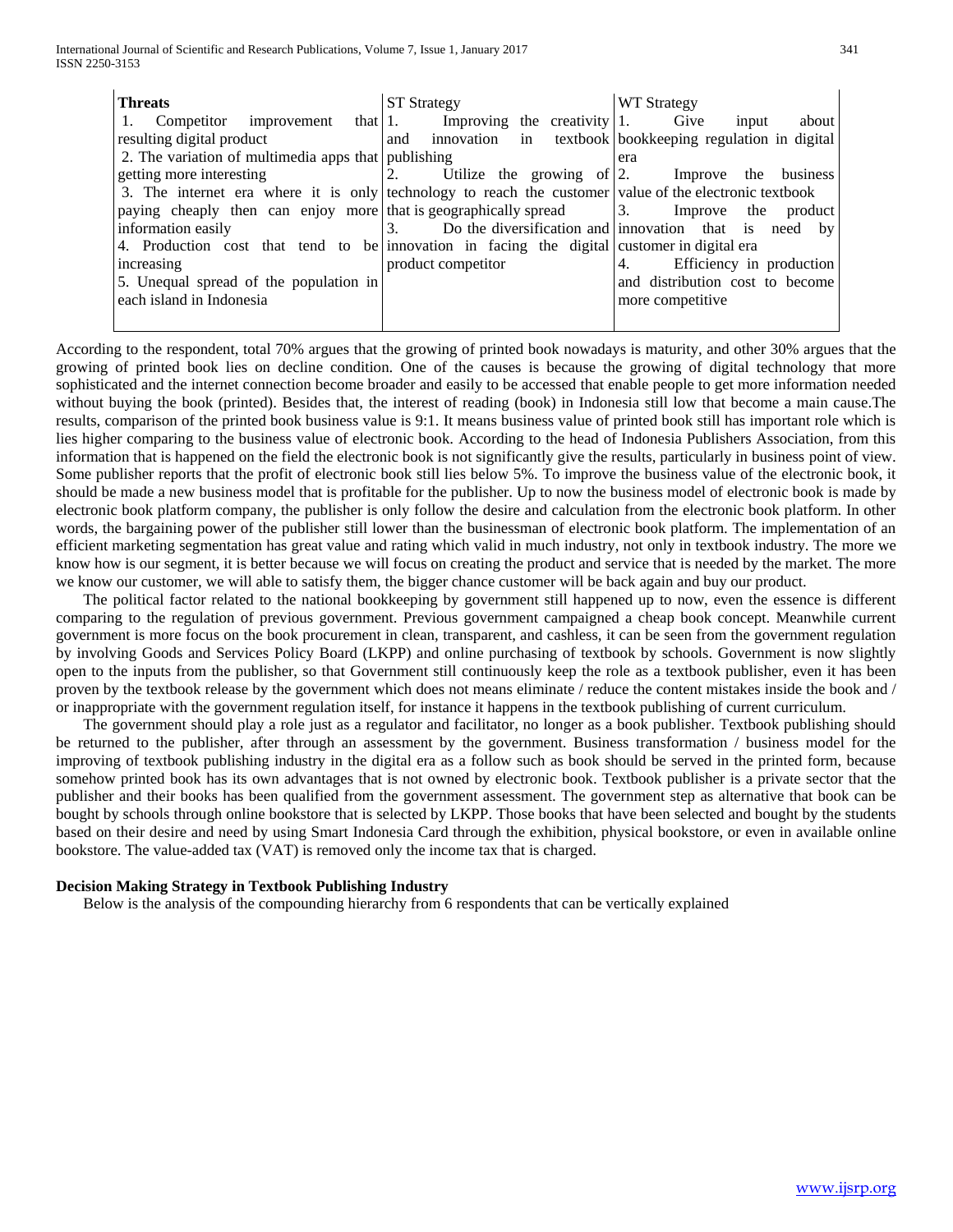

 The results of the hierarchy analysis sourced from 6 respondents in the assessment of national textbook publishing industry strategy in facing the digital era is can be seen from the role-playing actor, supporting factors and proper strategy. The compounding outcomes from 6 respondents result the decision for the actor that become a main priority which is publisher with the value score 0,38, then who has already become a second priority which is Government with the value score 0,26. Government has a role to determine the valid curriculum as a basis-textbook in Indonesia. Government is not yet having the mechanism regarding about textbook publishing by textbook publishing industry in the digital era and will soon prepare it to that direction. Government is now still having a plan to do a co-operative breakthrough with PUSTEKOM regarding to the textbook that will be uploaded in pdf form. Government as an actor in this role still limited on digitalizing the textbook, not yet coming inside to the e-book making. The third priority with value score 0,16 lies on writer criteria. The fourth priority with the value score 0,12 lies on distributor criteria and the last priority is for the society with value score 0,08. From the AHP result with the consistent requirement less than 0,1 , the results of 6 compounding respondents for the actor criteria result the consistency score 0,05, this score is lesser than 0,1 so that can be concluded that after meet the consistency requirement of six respondents in assessing the attribute from the actor.

 The result of six compounding respondents' hierarchy for priority factors in resulting the national textbook industry strategy to face the digital era by a main priority that is human resource factor that has value score 0,30. Second priority is the infrastructure factor with the value score is 0,28 and the third priority is the technology growth which has value score 0,23. The lowest value score 0,18 is the regulation. From the AHP result with consistency requirement less than 0,1, the compounding of six respondents for resulting consistency value by 0,02, consistency value 0,02 is lesser than 0,1 so that it can be said that it has meet the consistency standard from the six respondents in assessing the attribute from the factors.The results of compounding six respondents' hierarchy for the priority strategy in resulting the national textbook industry strategy in facing the digital era with the main priority is costleadership strategy that has value score 0,33. The second priority is on the focus strategy with value score 0,30 and the third priority with the score value 0,21 is on the diversification strategy. Factor with the smallest value score 0,16 is on joint venture strategy. From the AHP results with the consistency requirement less than 0,1 , the result of six compounding respondents for the factor that resulting consistency value 0,01 , this 0,01 value is lesser than 0,1 so that can be concluded meet the consistency requirement from the six respondents in assessing the attribute from the strategy. Cost leadership has the highest value, this efficiency can explain how to make product more competitive and able to compete.

 The business manager does the evaluation and chose the strategy that enable them to make their business successful and also has competitive excellence. The success of building the business is based on the cost leadership that force their business to be able to provides the product with the lesser cost comparing to the result that is achieved by another competitor. The excellence of low-cost is relying on a certain capability that is unique enough to reach and hold the lower cost position. For example, the capability is having the raw materials supplier which is rare and guaranteed, lies on the dominant position at the market, or has a huge funding. The lowcost producer is usually lead on the saving and cost efficiency. These companies maximize the economical scale, implement the costsaving technology, emphasize the reducing of overhead and administration, and use selling technique volume to scale up the position in the profit curve (Pearce and Robinson, 1994).National textbook industry strategy which facing digital era that become a priority in AHP result is the cost leadership. The leading strategy in textbook publishing in low-cost production should be able to use the cost excellence to bargain lower the price. By doing this strategy, company can be effectively stay their position in price-war, able to compete the book competitor with digital based (e-book) with the low-cost to grab the market. Through this ability and resource, they have, a textbook industry should finish one or more activity in their value chain, such as buying the raw materials, then processing it into a book, promoting, and distribute those textbooks. The excellence cost strategy previously has been implemented by Mizan publisher, that inside their cost excellence they have a goal to reach a bigger profit (Pratiwi, 2014).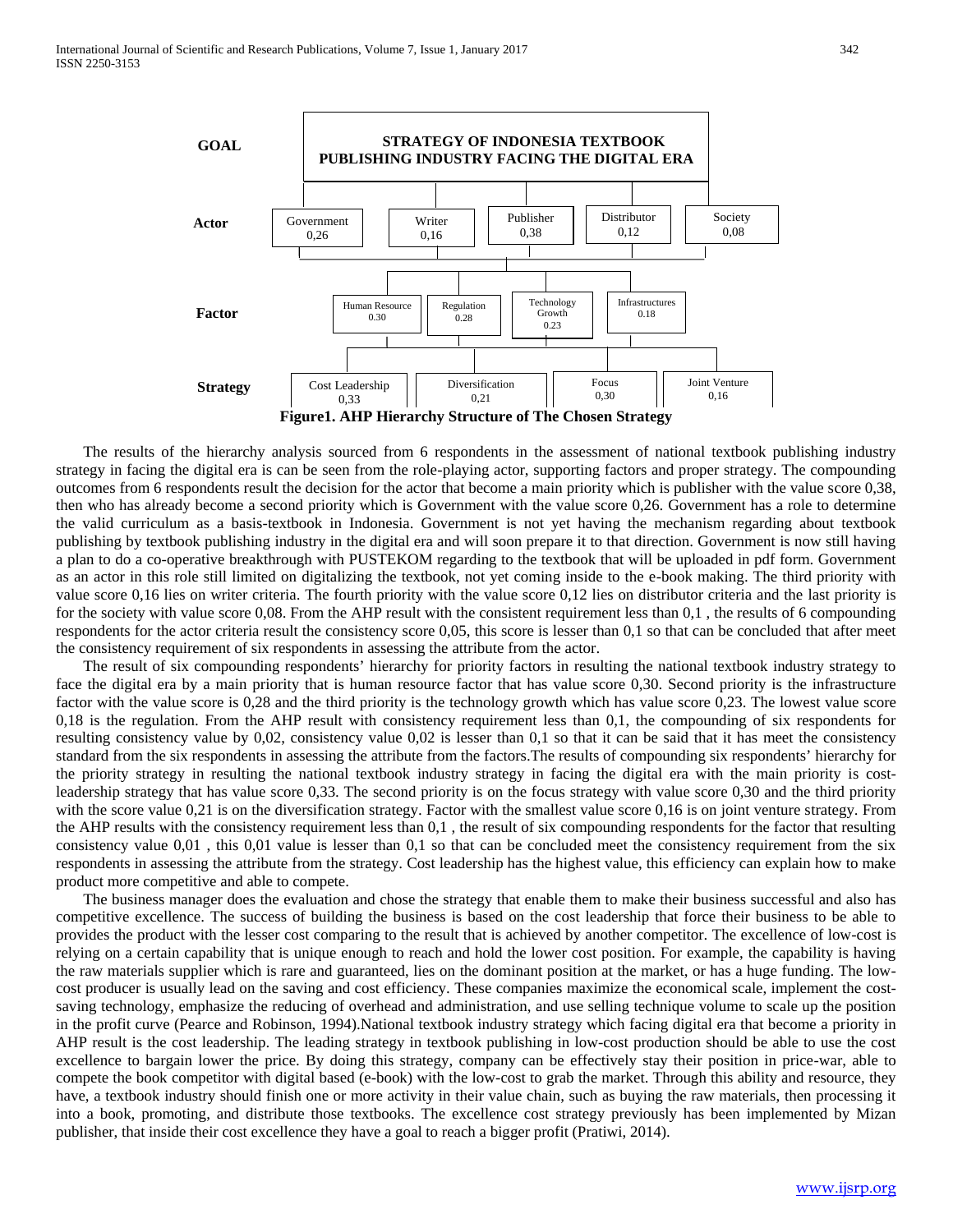Common strategy focus to become a further prior strategy that should be concerned in textbook industry. Through a focus strategy, both based on low-cost or differentiation is aim to fulfil certain market segment. The most likely segment chosen is the segment that is ignored by the attractive marketing on the accessible market, to certain customer, or customer who has common use for the product (Aisyah, 2007). Company who implement this focus strategy will be able to serve the isolated geographical regions, to fulfil customer needs with financial, readiness, or certain service problem or change the product to satisfy the unique needs from the customer in middle low. Those companies that is used focus strategy gain the profit from the readiness to serve their customer segment who usually ignored or underestimated. Textbook industry who play focus strategy should be able to find the market segments that has limited to access the internet. This limitation is not only about the absence of the internet by the middle and low society, but also internet access for the society which categorized as a very low. Industry player of textbook publishing should be always renewing their idea and package it creatively. This concern is caused by the earnings from the book that still far bigger comparing to the electronic book.

 The differentiation strategy become a third prior to the national textbook industry strategy in facing digital era. These strategies rely on the differentiation that is designed to attract customer that has certain sensitivity for a product attribute. By emphasizing on the attribute more than other product qualities, company is trying to build customer loyalty. Often, this loyalty is interpreted as a company ability to give premium price for their products. Product attribute also can be a marketing channel in which company deliver their brand image through their excellence, feature that is owned and supporting connection. As an impact for the important of these attributes, a new emerging competitor tend to face the perception barriers whenever customer from the success company who do the differentiation is not able to see that the products is likely identical and able to substitute (Sulistiani, 2014). The differentiation strategy that should be implemented in the textbook industry is not only in the form of digital product, but also service quality.

 Government become a second priority in this textbook industry in Indonesia, because the textbook industry in Indonesia is depends on the government regulation, particularly the regulation about curriculum and book procurement. Other actor that influencing is book assessment, that can be appear from the government itself or society who is counted have competencies. If the book assessment is definitely from the competent and integrity people, thus the mistakes in book assessing can be minimized, if it is not possible to be eliminated. Textbook is expected can to be affordable, in order to make it affordable, thus, one thing that should be done is massive production and distribute it efficiently and effectively, for example the distribution in a huge amount to certain region, so that distribution cost can be pushed down. Focus strategy is done by focusing on the products that definitely needed by the customer in most area, so that not all of the product is produced. The choosing of the focus strategy for textbook publishing is not needed make a options printed book or electronic book for example, just provide the printed book. Especially for the textbook it is not needed to have a kind of product, just focus on certain book product in order able to be produced massively and distributed simultaneously so that the price is affordable. The joint venture strategy has a low value score because it is not easy to do the joint venture between company and government, moreover related about textbook, that has high sensitivity value. When company has a difficult risk to determine who is should be responsible, for example: who is should be responsible if there is a content mistakes that may give an impact in book withdrawal and caused loss for the company. The head of Indonesia Publishers Associate evaluate that the textbook publishing will be more correct if it is returned by the operator to a private publisher in this case is textbook industry.

# **The Decision-Making of The Textbook Publishing Industry**

 The textbook publishing industry can strengthen the leadership cost according to the AHP analysis result stated that the leading low-cost strategy become a prioritized strategy in the textbook publishing industry to face the digital era. This concern is supported by the experts' perception said that the leading low-cost strategy can be implemented with the existing of opportunity in emerging a new technology in printing machine. The emerge of this new technology makes the textbook publishing industry able to finish one or more activities in its own chain value, for instance buying the raw materials, then processed it to become book product, then the applying of an effective marketing segmentation that becomes a strength owned by textbook publishing industry. The head of Curriculum and Bookkeeping Department (Puskurbuk), added that to expand the national textbook publishing industry to face the digital era, government should have one of the role as the actor that will draft a national bookkeeping ecosystem, that inside of it collaborate with publisher, writer, editor, printing, distributor, stakeholder, and also other ecosystem member to be able to grow together, collaborative and responsible of each role.

 The innovation that has been done in the digital era nowadays is there are a lot of online / digital transaction in the selling and buying books, yet again in the utilizing holistically from the e-book product itself. To enter inside the blue ocean strategy, the textbook publishing industry in facing the digital era, should do the product innovation by bundling the printed book with the CD-ROM, multimedia, and provide the link to deepen the book content.

#### **Managerial Implication**

 The core assessment of this textbook publishing in Indonesia according to the curriculum should meet 4 book assessment components from government to assess whether the book is feasible or not to be distributed, that is content (contextual, up to date), language, delivery (interesting), graphic. The legal protection of national textbook is regulated in Indonesia Government Regulation number 32 year 2013 about Education National Standard and Ministry of Education Indonesia regulation number 8 year 2016 about book that is used by education institution, further will be followed by textbook regulation. Government Regulation particularly in the regulation draft that will be managed as a macro in book transaction will be adjusted based on tax regulation, copyright regulation ,and transaction regulation. The book problem should be regarded as a sublime cultural issue so that needs to be accompanied because the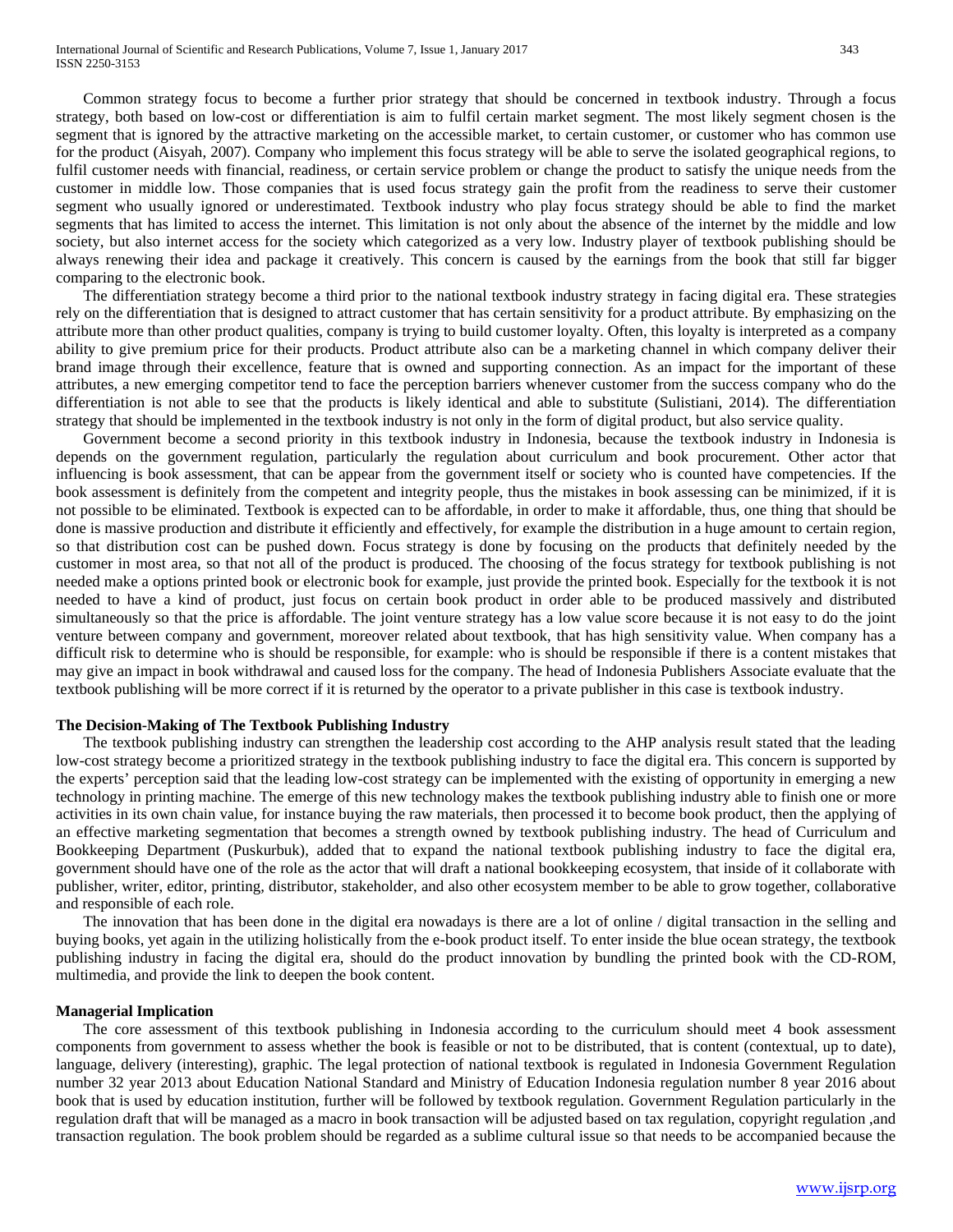literation rank in Indonesia is that sink compared to other country. By this reason, government, in this case is President should be supported by an institution that has role to accelerate the book industry in Indonesia, generally in the people literation that especially for students in education environment.

 The technology growth at the future will transform the book appearance by the main element is content, including in transforming the business transaction into digital (online). The born of Z generation is predicted to be likely familiar and habituated in using electronic book (e-book), that of course become a phenomenon that should be alerted, so that in a book institution it is needed to innitiate some strategies to strengthen the book reading awareness and book writing in youngster by concerning also to the growth of technology and information and digital technology. Besides that, only at once the book previously as a society effort in Indonesia needs to be protected as a part of strengthening the core of our culture from the outside negative impact that entering to Indonesia.The industry of national textbook that will be an upright of the society literation, needs innovation & support from government to face the digitalization. Government as an important actor that drafting an national textbook ecosystem, that inside of it involves publisher, writer, editor, printing, distributor, stakeholder, and other ecosystem member for growing synergy together and responsible of each functions. So that, people can gives a monitoring about the content, where the government only facillitate it. Society can choose and filter the book properly, for instance by the book that is needed. Thereby, we minimizing the limitation of cleaverness and creativity. Moreover, the book is a part from creative industry in Inonesia that should be elevated at the future

#### IV. CONCLUSION

 The evolution of this business inside the textbook publishing industry is more clearly seen since the emerging of digital publishing nowadays. In the mapping and strategic planning of the national textbook publishing in facing the digital era, the main prior is the cost leadership strategy. The leading textbook publishing strategy in low production cost should be able to use their cost excellence to offer a competitive price, able to compete with the digital-base book with the low price to grab their market. The textbook industry can strengthen their leadership cost based on the analysis results of AHP revealed that the low cost excellence strategy that should be prioritized in textbook publishing strategy to face the digital era. This is supported by the experts perception stated that the leading strategic cost can be implemented by the existing of the new technology opportunity that is sophisticated and efficient in the case of textbook publishing.

 There is an innovation that has been done in the digital era by using online transaction (digital) in the selling and buying book (both print and electronic), the using of this digital transaction can be scale the market up widely and unlimited by geographic. This textbook publishing industry strategy is facing the digital era which also prior to diversification and focus, besides preparing the ebook product, it also should be followed by product innovation, for instance by producing printed book and bundled it with CD-ROM, multimedia, interactive link to deepen the material as a value added. Thus, it can create a bigger business value compared to other products.

 The emerge of new technology in the textbook publishing industry will not finish up one to another activity in the same chain value, for instance by buying the raw materials of book-making, then processed become a book, and also the implementation of marketing segmentation that effectively play important role for providing a strength that is owned by textbook publishing industry. The textbook publishing industry should expand the market channel based on the on-line (digital) instead of still using the conventional marketing.

 Government has a role to determine the valid curriculum as a basis-textbook in Indonesia. Government is not yet having the mechanism regarding about textbook publishing by textbook publishing industry in the digital era and will soon prepare it to that direction. Government as an actor in this role still limited on identifying the textbook, not yet coming inside to the e-book making. The recommendation of this study is merely to emphasize that the government regulation should be collaborated with the textbook publishing industry. This study is also focus on the business strategy of the digital publishing, in which it is better to have a further and deeper examination about the publishing chain in Indonesia after the digitalization give some impact to the printed book. This study still needs some advice and in-depth regulation from the government of Indonesia and still needs specific information from the experts in the textbook publishing industry in Indonesia, particularly in their own company. It is necessary to have further study to see the impact of the draft of a bookkeeping ecosystem in Indonesia, which inside of it there is publisher, writer, editor, printing, distributor, stakeholder, and another ecosystem member that later can be developed together, collaborate and responsible of each role.

#### **REFERENCES**

- [1] Adawivah, OsSofiahRabiatul. 2010. "BukuTeks" dalam http://bataviase.co.id
- [2] Aisyah MN. 2007. PeranStrategi, SumberDayasertaPerubahanTeknologidanLingkunganTerhadapPenciptaanKeunggulanKompetitif yang Berkesinambungan. *JurnalEkonomi&Pendidikan*. 4(1): 1-12
- [3] Bahri S. 2014. AnalisisTransformasiBisnisPt.BalaiPustaka (Persero) [tesis]. Bogor (ID): InstitutPertanian Bogor
- [4] CartinTJ., 1999, Principles and Paractices of Organizational Performance Excellence, ASQ Quality Press, Milwaukee
- [5] David FR. 2002. KonsepManajemenStrategiEdisi Bahasa Indonesia. BukuAsliConceps of Strategyc Management 7<sup>th</sup> edition, Alih Bahasa Oleh Alexander Sindoro. Penerbit PT. Prenhalindo. Jakarta.
- [6] Processed Data fromGramedia Bookstore
- [7] Processed Data from Indonesia Publishers AssociationResearch and Developement
- [8] Processed Data from Indonesia National Library